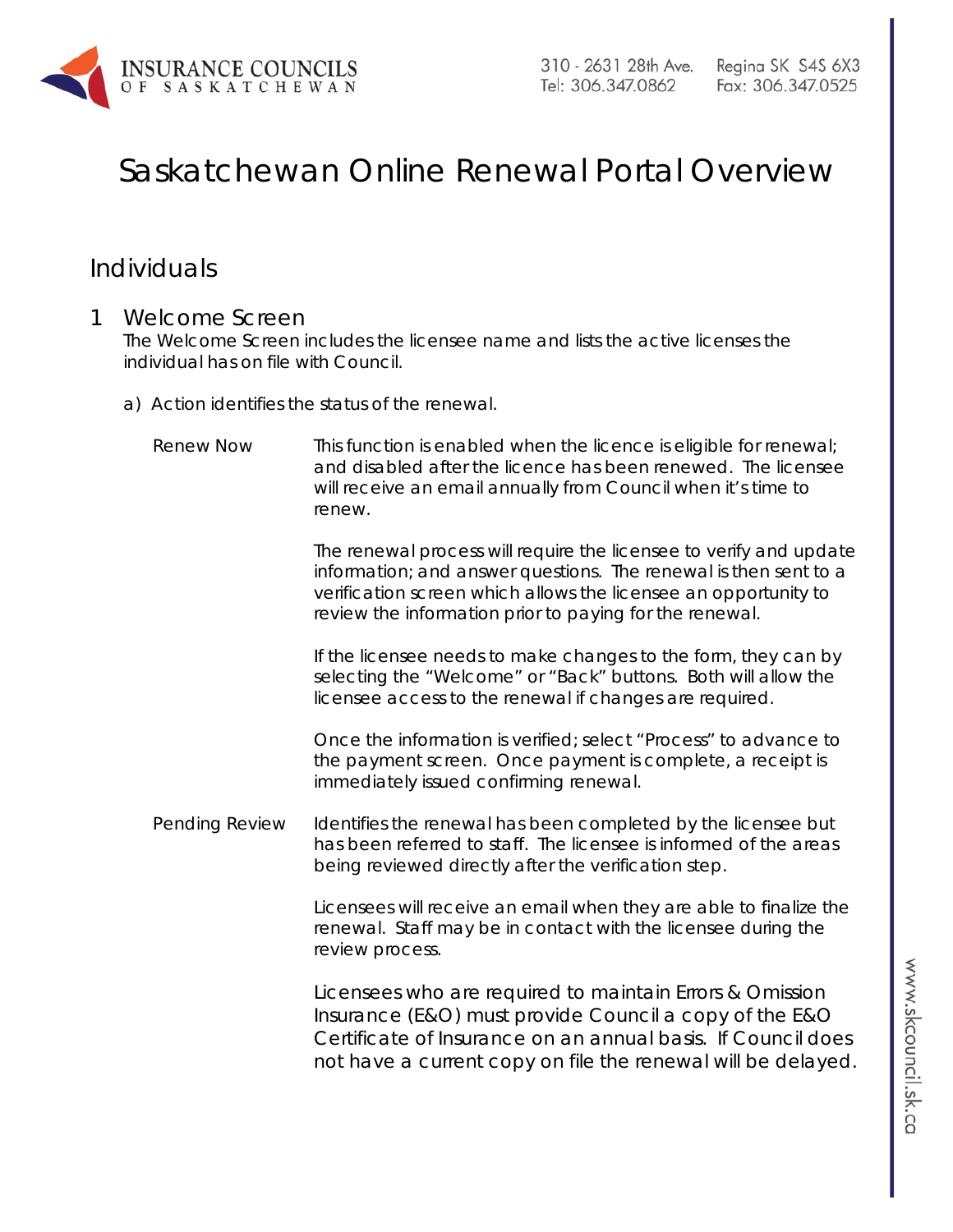Payment Pending Licensees should review the form closely to determine if staff have added notes or attached documents to the renewal. If all is acceptable, continue to the payment screen.

b) General News and Specific News General News will be provided to all licensees providing updates on exam sittings, disciplinary actions posted to the website, etc.

Industry specific news will include information for a particular insurance sector.

### 2 Information Screen

This screen includes a minimum of five sections and can be updated throughout the year.

a) Resident address

The resident address can be changed providing the licensee is not changing the province on file with Council. In these instances, the licensee must contact the Council office to have information updated.

b) Mailing Address

A mailing address will be listed for each active licence. Changes to the business mailing addresses should be sent to the Council office at [info@skcouncil.sk.ca.](mailto:info@skcouncil.sk.ca)

- c) Saskatchewan Address for Service *This address will only appear if the licensee is not a resident of Saskatchewan.* This address will only be utilized in the event legal documents need to be served to the licensee.
- d) Phone and Fax Numbers Licensees must have at least one residential phone number.
- e) Email address Licensees are responsible to ensure the email address remains current.
- f) Change password Licensees have the ability to change their password.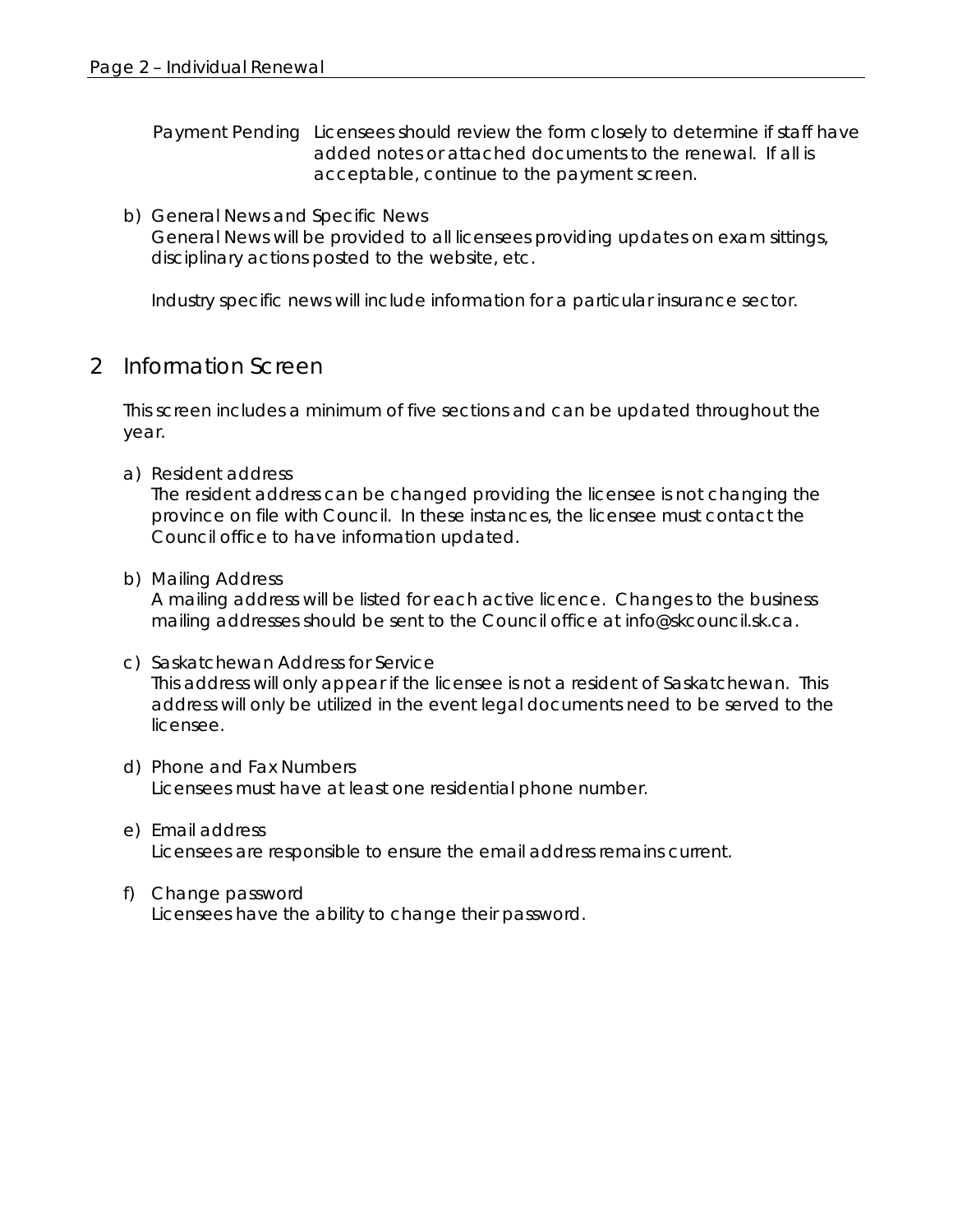### 3 Licence Screen

This section includes continuing education, ethics and renewal history.

- a) Licence
	- i) Continuing education

This section allows the licensee to add their continuing education hours year round. The continuing education courses will be imported into the renewal form.

Licensees requesting dispensation for courses taken outside their continuing education period will need to demonstrate they were unable to comply with this requirement due to circumstances that were beyond their control.

ii) Ethics Requirement

Licensees will continue to provide evidence of course completion to the Council office. This section identifies your next compliance date.

- b) Renewal History
	- i) Receipts The licensee will have access to their online receipts.
	- ii) Previous Annual Reporting Forms The licensee will have access to the previous renewal forms and documents provided to support the renewal for a specific period.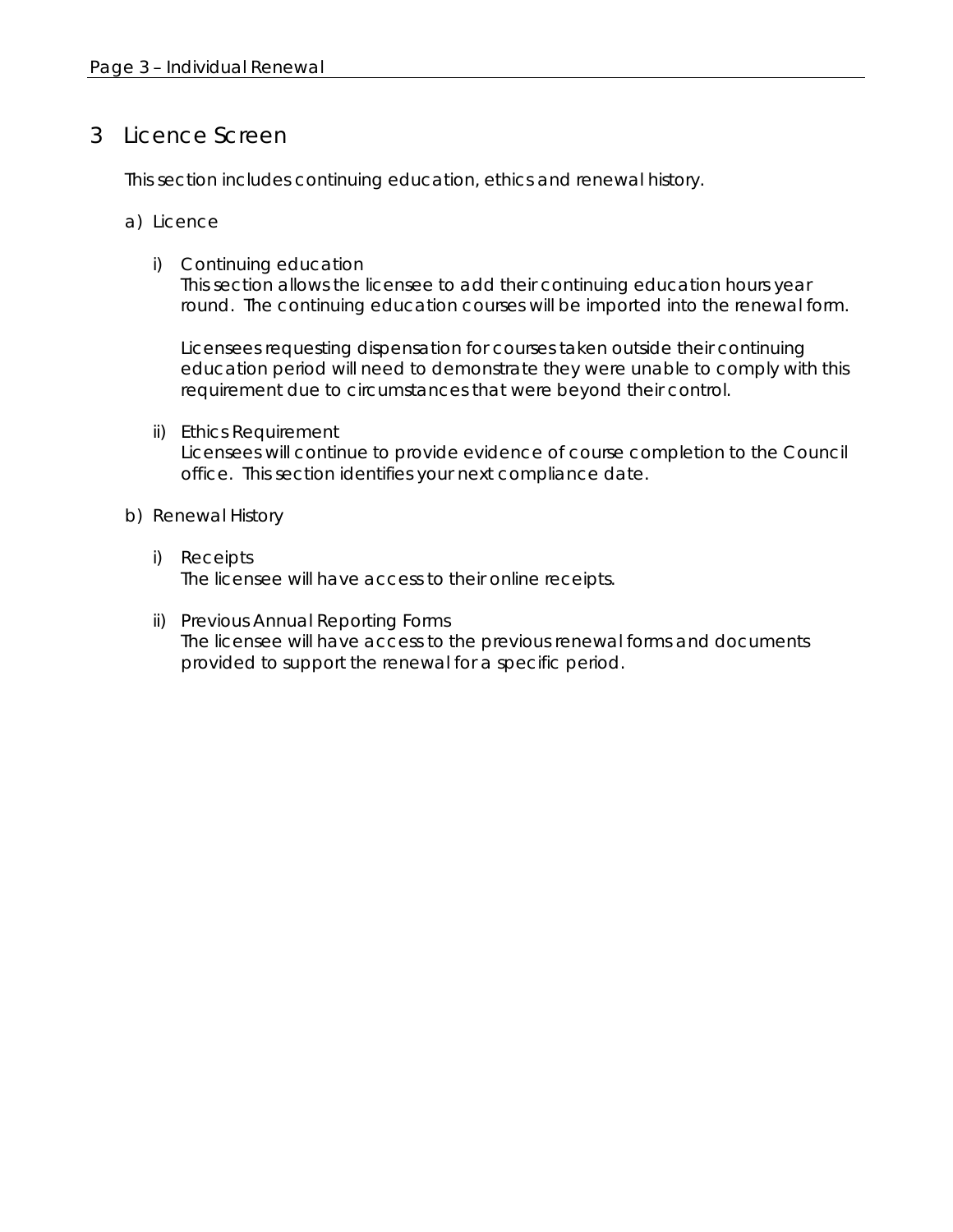

## Saskatchewan Online Renewal Portal Overview

### Agencies/Adjusting Firms

### 1 Welcome Screen

The Welcome Screen includes the licensee name and lists the active licenses the agency or adjusting firm (agency) has on file with Council.

a) Action identifies the status of the renewal.

| <b>Renew Now</b> | This function is enabled when the licence is eligible for renewal;<br>and disabled after the licence has been renewed. The licensee<br>will receive an email annually from Council when it's time to<br>renew.                                                       |
|------------------|----------------------------------------------------------------------------------------------------------------------------------------------------------------------------------------------------------------------------------------------------------------------|
|                  | The renewal process will require the licensee to verify and update<br>information; and answer questions. The renewal is then sent to a<br>verification screen which allows the licensee an opportunity to<br>review the information prior to paying for the renewal. |
|                  | If the licensee needs to make changes to the form, they can by<br>selecting the "Welcome" or "Back" buttons. Both will allow the<br>licensee access to the renewal if changes are required.                                                                          |
|                  | Once the information is verified; select "Process" to advance to<br>the payment screen. Once payment is complete, a receipt is<br>immediately issued confirming renewal.                                                                                             |
| Pending Review   | Identifies the renewal has been completed by the licensee but<br>has been referred to staff. The licensee is informed of the areas<br>being reviewed directly after the verification step.                                                                           |
|                  | Licensees will receive an email when they are able to finalize the<br>renewal. Staff may be in contact with the licensee during the<br>review process.                                                                                                               |
|                  | Licensees who are required to maintain Errors & Omission<br>Insurance (E&O) must provide Council a copy of the E&O<br>Certificate of Insurance on an annual basis. If Council does<br>not have a current copy on file the renewal will be delayed.                   |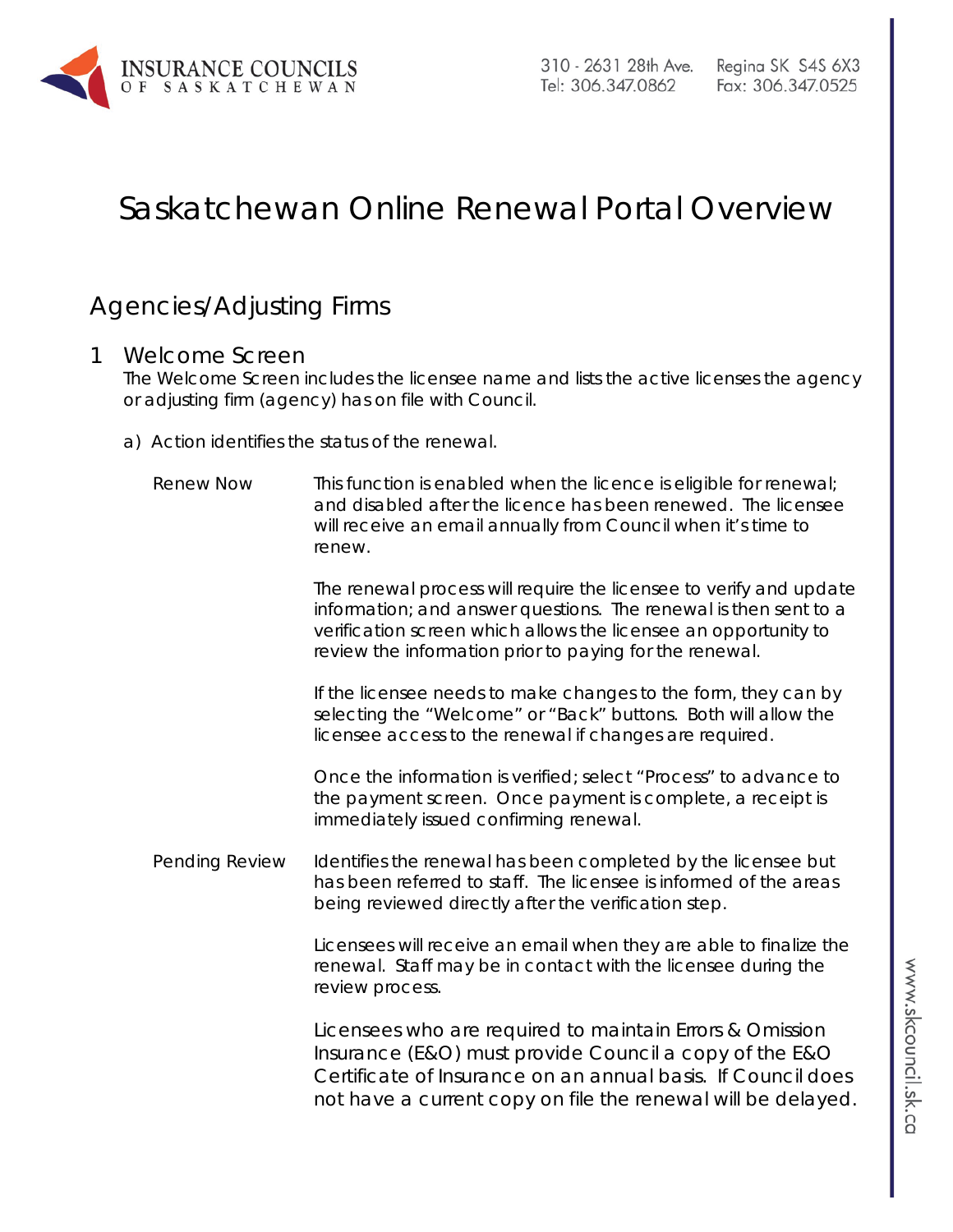Payment Pending Licensees should review the form closely to determine if staff have added notes or attached documents to the renewal. If all is acceptable, continue to the payment screen.

b) General News and Specific News General News will be provided to all licensees providing updates on exam sittings, disciplinary actions posted to the website, etc.

Industry specific news will include information for a particular insurance sector.

#### 2 Information Screen

This screen includes a minimum of five sections and can be updated throughout the year.

a) Location address

The location address can be changed providing the licensee is not changing the province on file with Council. In these instances, the licensee must contact the Council office to have information updated.

b) Mailing Address

The mailing address can be changed providing the licensee is not changing the province on file with Council. In these instances, the licensee must contact the Council office to have information updated.

- c) Saskatchewan Address for Service *This address will only appear if the licensee is not a resident of Saskatchewan.* This address will only be utilized in the event legal documents need to be served to the licensee.
- d) Phone and Fax Numbers Licensees must have at least one business phone number.
- e) Email address Licensees are responsible to ensure the email address remains current.
- f) Change password Licensees have the ability to change their password.